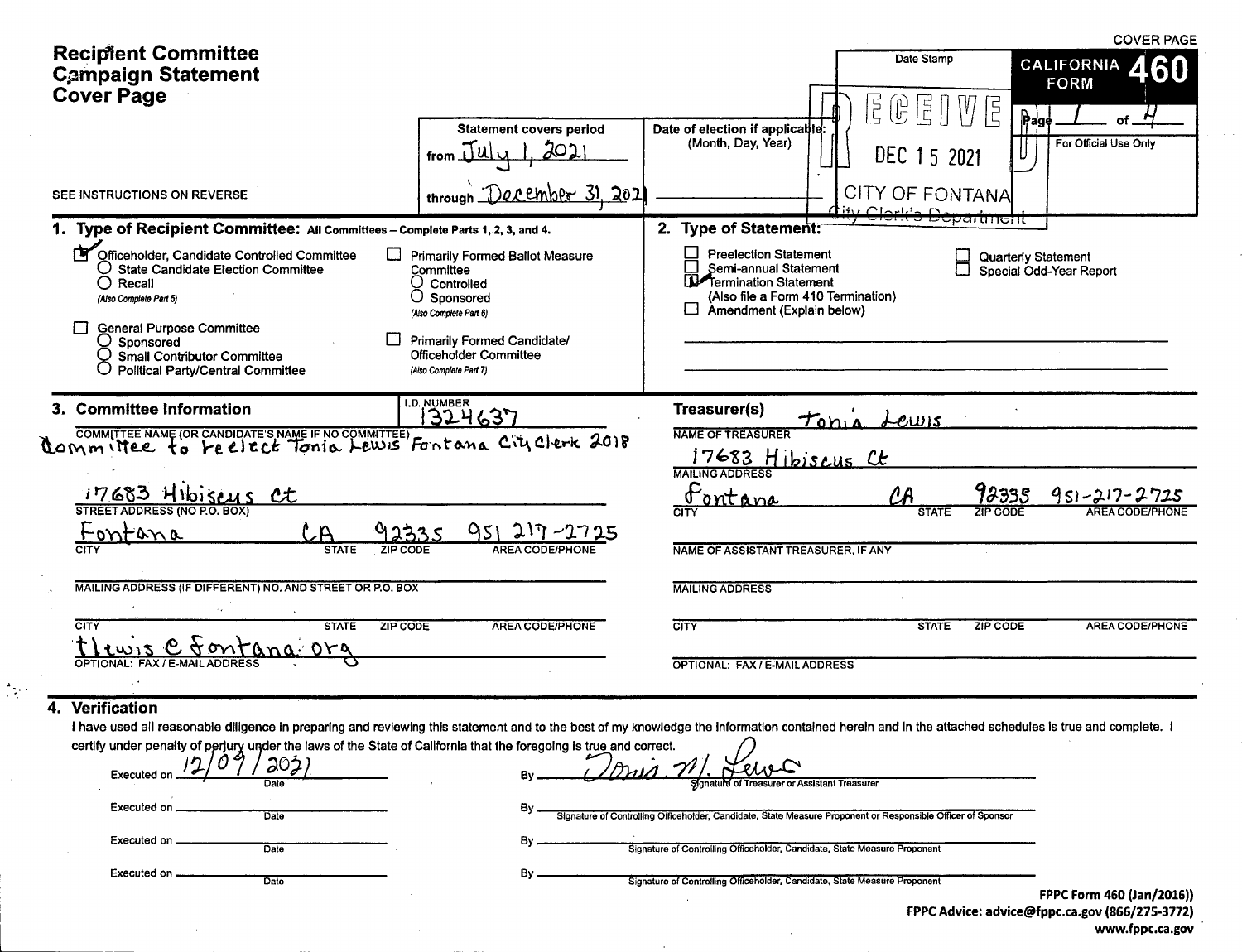## Recipient Committee<br>Campaign Statement<br>Cover Page — Part 2



## 5. Officeholder or Candidate Controlled Committee

| NAME OF OFFICEHOLDER OR CANDIDATE<br>Tonia M. Lewis                        |              |     |
|----------------------------------------------------------------------------|--------------|-----|
| OFFICE SOUGHT OR HELD (INCLUDE LOCATION AND DISTRICT NUMBER IF APPLICABLE) |              |     |
| City Clerk City of Fontana                                                 |              |     |
| RESIDENTIAL/BUSINESS ADDRESS (NO. AND STREET) CITY                         | <b>STATE</b> | ZIP |
| 17683 Hibiseus Ct. Fontana, CA 92335                                       |              |     |

Related Committees Not Included in this Statement: List any committees not included in this statement that are controlled by you or are primarily formed to receive contributions or make expenditures on behalf of your candidacy.

| <b>COMMITTEE NAME</b>    |                              | <b>I.D. NUMBER</b> |                              |
|--------------------------|------------------------------|--------------------|------------------------------|
|                          |                              |                    |                              |
| NAME OF TREASURER        |                              |                    | <b>CONTROLLED COMMITTEE?</b> |
|                          |                              | $\Box$ YES         | א ⊟                          |
| <b>COMMITTEE ADDRESS</b> | STREET ADDRESS (NO P.O. BOX) |                    |                              |
|                          |                              |                    |                              |
| <b>CITY</b>              | <b>STATE</b>                 | ZIP CODE           | <b>AREA CODE/PHONE</b>       |
|                          |                              |                    |                              |
| <b>COMMITTEE NAME</b>    |                              | <b>I.D. NUMBER</b> |                              |
|                          |                              |                    |                              |
|                          |                              |                    |                              |
| <b>NAME OF TREASURER</b> |                              |                    | <b>CONTROLLED COMMITTEE?</b> |
|                          |                              | Π YES              | Г1 но                        |
| <b>COMMITTEE ADDRESS</b> | STREET ADDRESS (NO P.O. BOX) |                    |                              |
|                          |                              |                    |                              |
| <b>CITY</b>              | <b>STATE</b>                 | ZIP CODE           | <b>AREA CODE/PHONE</b>       |
|                          |                              |                    |                              |

6. Primarily Formed Ballot Measure Committee

| NAME OF BALLOT MEASURE                        |                     |                                                                                       |
|-----------------------------------------------|---------------------|---------------------------------------------------------------------------------------|
| BALLOT NO. OR LETTER                          | <b>JURISDICTION</b> | <b>SUPPORT</b><br><b>OPPOSE</b>                                                       |
| NAME OF OFFICEHOLDER, CANDIDATE, OR PROPONENT |                     | Identify the controlling officeholder, candidate, or state measure proponent, if any. |
| OFFICE SOUGHT OR HELD                         |                     | DISTRICT NO. IF ANY                                                                   |

7. Primarily Formed Candidate/Officeholder Committee List names of officeholder(s) or candidate(s) for which this committee is primarily formed.

| NAME OF OFFICEHOLDER OR CANDIDATE | OFFICE SOUGHT OR HELD | $\Box$ support<br><b>OPPOSE</b> |
|-----------------------------------|-----------------------|---------------------------------|
| NAME OF OFFICEHOLDER OR CANDIDATE | OFFICE SOUGHT OR HELD | SUPPORT<br><b>OPPOSE</b>        |
| NAME OF OFFICEHOLDER OR CANDIDATE | OFFICE SOUGHT OR HELD | $\Box$ support<br><b>OPPOSE</b> |
| NAME OF OFFICEHOLDER OR CANDIDATE | OFFICE SOUGHT OR HELD | $\Box$ support<br><b>OPPOSE</b> |

Attach continuation sheets if necessary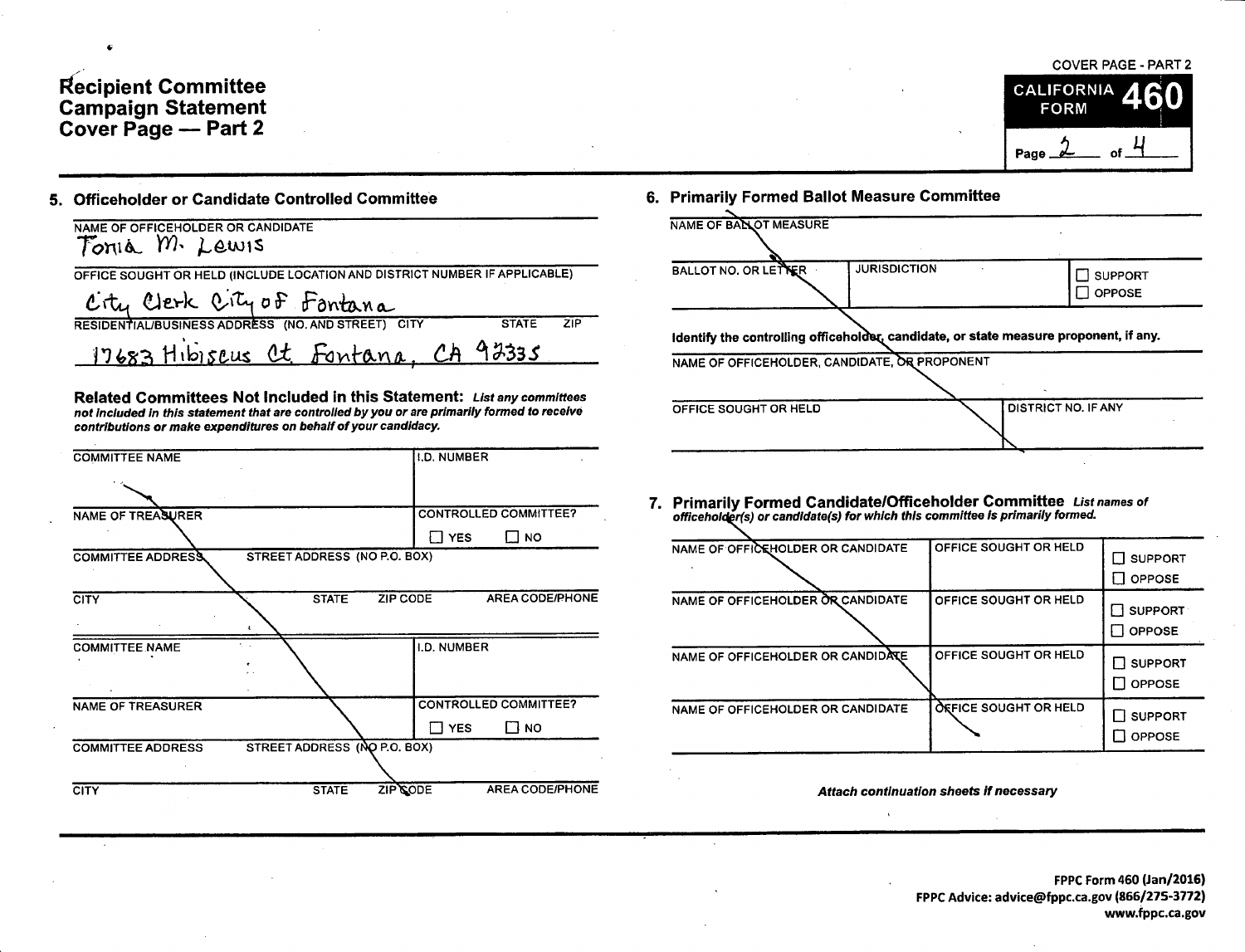| <b>Campaign Disclosure Statement</b><br><b>Summary Page</b>                                    | Amounts may be rounded<br>to whole dollars.                |                                                                                                                                                                                                                                                                                      | <b>Statement covers period</b>                                  | <b>SUMMARY PAGE</b><br>CALIFORNIA                                                              |
|------------------------------------------------------------------------------------------------|------------------------------------------------------------|--------------------------------------------------------------------------------------------------------------------------------------------------------------------------------------------------------------------------------------------------------------------------------------|-----------------------------------------------------------------|------------------------------------------------------------------------------------------------|
|                                                                                                |                                                            |                                                                                                                                                                                                                                                                                      | from $\mathcal{Q}$ ll $\mathcal{U}$                             | 460<br><b>FORM</b>                                                                             |
| SEE INSTRUCTIONS ON REVERSE                                                                    |                                                            |                                                                                                                                                                                                                                                                                      | through $December 31, 2021$                                     | Page $\mathfrak{Z}$                                                                            |
| <b>NAME OF FILER</b>                                                                           |                                                            |                                                                                                                                                                                                                                                                                      |                                                                 | <b>I.D. NUMBER</b>                                                                             |
| Committee to reelect Tonia Lewis Fantana City Clerk 2018                                       |                                                            |                                                                                                                                                                                                                                                                                      |                                                                 | 1324637                                                                                        |
| <b>Contributions Received</b>                                                                  | Column A<br>TOTAL THIS PERIOD<br>(FROM ATTACHED SCHEDULES) | <b>Column B</b><br><b>CALENDAR YEAR</b><br>TOTAL TO DATE                                                                                                                                                                                                                             | <b>General Elections</b>                                        | <b>Calendar Year Summary for Candidates</b><br>Running in Both the State Primary and           |
|                                                                                                | 150.00                                                     | 4560.50                                                                                                                                                                                                                                                                              | 20. Contributions<br>Received                                   | 1/1 through 6/30<br>7/1 to Date                                                                |
|                                                                                                | 150.00                                                     | <u>M560.50</u>                                                                                                                                                                                                                                                                       | 21. Expenditures<br>Made                                        |                                                                                                |
| <b>Expenditures Made</b>                                                                       |                                                            |                                                                                                                                                                                                                                                                                      |                                                                 |                                                                                                |
|                                                                                                | 50.00                                                      | $s$ //0.00                                                                                                                                                                                                                                                                           | <b>Expenditure Limit Summary for State</b><br><b>Candidates</b> | 22. Cumulative Expenditures Made*<br>(If Subject to Voluntary Expenditure Limit)               |
|                                                                                                |                                                            |                                                                                                                                                                                                                                                                                      | Date of Election<br>(mm/dd/yy)                                  | <b>Total to Date</b>                                                                           |
|                                                                                                |                                                            |                                                                                                                                                                                                                                                                                      |                                                                 |                                                                                                |
| <b>Current Cash Statement</b><br>12. Beginning Cash Balance  Previous Summary Page, Line 16 \$ | 8652                                                       |                                                                                                                                                                                                                                                                                      |                                                                 |                                                                                                |
| If this is a termination statement, Line 16 must be zero.                                      | Ø<br>1000.00<br><u>23652</u><br>Ø<br>\$                    | To calculate Column B.<br>add amounts in Column<br>A to the corresponding<br>amounts from Column B<br>of your last report. Some<br>amounts in Column A may<br>be negative figures that<br>should be subtracted from<br>previous period amounts. If<br>this is the first report being | reported in Column B.                                           | *Amounts in this section may be different from amounts                                         |
|                                                                                                | \$                                                         | filed for this calendar year,<br>only carry over the amounts                                                                                                                                                                                                                         |                                                                 |                                                                                                |
| <b>Cash Equivalents and Outstanding Debts</b>                                                  |                                                            | from Lines 2, 7, and 9 (if<br>any).                                                                                                                                                                                                                                                  |                                                                 |                                                                                                |
|                                                                                                |                                                            |                                                                                                                                                                                                                                                                                      |                                                                 | FPPC Form 460 (Jan/2016))<br>FPPC Advice: advice@fppc.ca.gov (866/275-3772)<br>www.fnnc.ca.gov |

 $\sim 10^{11}$  km  $^{-1}$  $\sim 10$  www.fppc.ca.gov

 $\sim$ 

 $\frac{1}{\sqrt{2}}$ 

 $\sim$   $\sim$